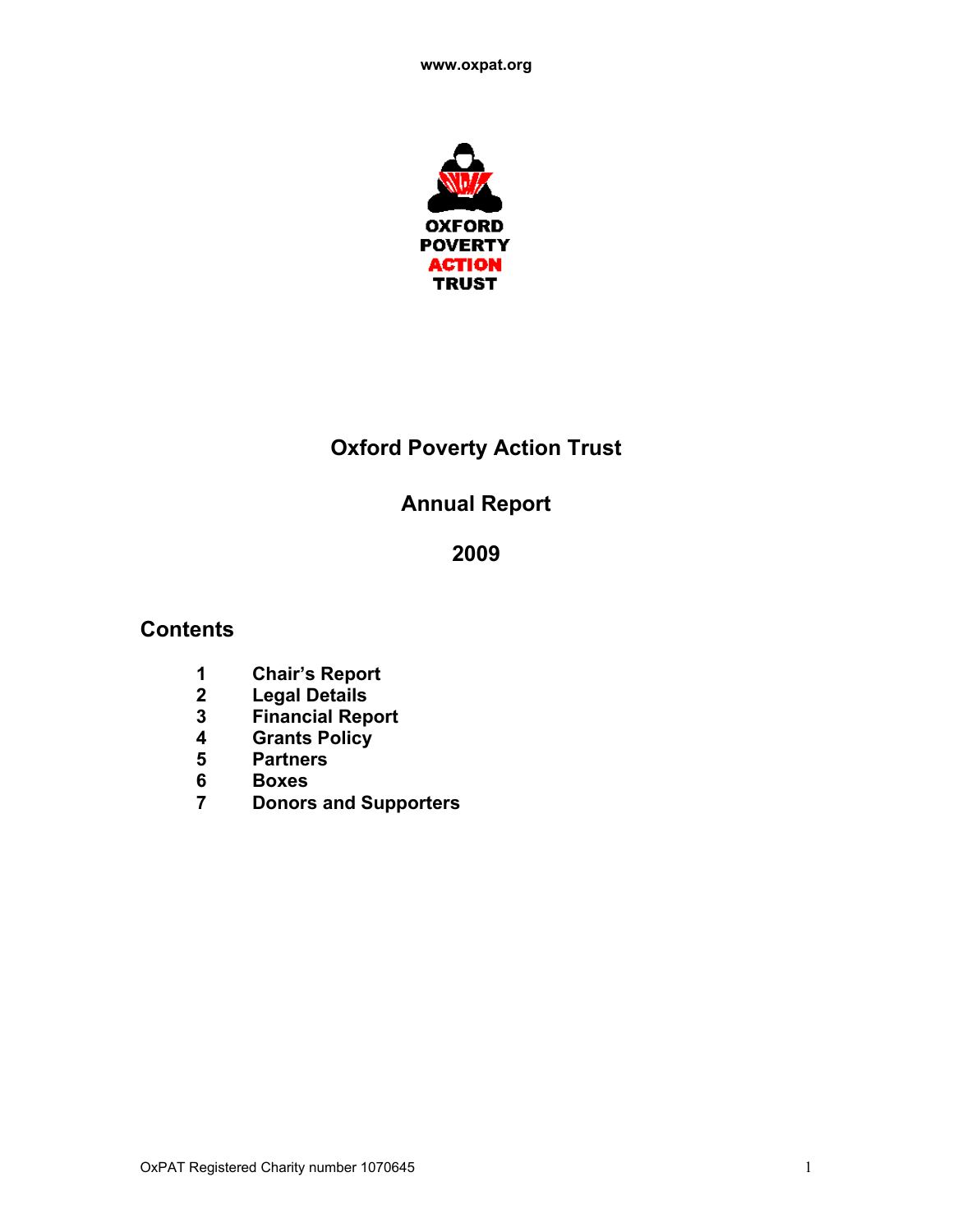## **1 Chair's Report 2009**

#### **Background**

The Oxford Poverty Action Trust (OxPAT) was set up in 1996 by a committee including representatives of the City, University, police, churches and concerned citizens to meet the challenge of visible poverty in the streets and invisible poverty in hostels, bed-and-breakfast accommodation etc. Inspired by successful "Diverted Giving" schemes in Winchester and elsewhere, the aim was to establish an umbrella fund to receive donations from the public, including tourists, and distribute them to the existing agencies working to alleviate poverty. One of its aims was to help reduce street begging by persuading the public not to give directly to beggars, and thus fuel dependency on alcohol or drugs; and to provide a means whereby their generosity could be channeled more productively.

OxPAT raised well over £100,000 in its first 10 years, and is on course to have raised a further £100,000 by the end of 2011. Money comes to us partly from collection boxes and partly from fund-raising events, but mostly from concerned citizens giving regularly by Gift-Aided bankers' orders.

#### **Changes to the Committee**

There were no changes to officers during 2009, but Bhavan Sagoo rejoined the committee, and we also welcomed PC Philip Owen, Community Support Officer, and Marc Kusicka , project coordinator for OHCV Homeless Action Group, as members. Hugo Brunner stepped down as a Patron on his retirement, but we gained a new Patron in Bishop William Kenney.

#### **Overview**

We have continued to hold monthly meetings (with the exception of August) and have continued to distribute the bulk of our grants to Core Agencies in accordance with our Grants Policy. The following were successful in their applications to be Core Agencies for the 2010 calendar year: Simon House ( A2 Dominion Housing Trust), The Gap, The Gatehouse, Elmore Community Services, Connection Floating Support Team (Oxford City), The Porch Steppin' Stone Centre, Julian Housing and O'Hanlon House. Aspire Oxfordshire Community Enterprise Ltd and the Church of God of Prophecy, Soup Kitchen will each be 50% share Core Agencies.

We have been kept in touch with the Network through the attendance at their monthly meetings of one or another of Marieke Clarke, Sister Anne, and Meg Movshon; and our programme of visits to client agencies continues. We had the benefit of a number of informative talks from agency representatives including Saeeda Imaan, a Youth Worker from Asylum Welcome, and Karen Diver from Oxford Domestic Abuse Services.

We have continued our links with Oxford students through Oxhub. Marc Kusicka has arranged for our new boxes (see below) to be distributed to College JCRs, and has also been instrumental in promoting OxPAT as the beneficiary of numerous student fundraising events. We are particularly grateful to the OUSU and Rhodes House students who helped with our first fundraising day in February which raised £1200.

In March Susanna Pressel very kindly held a Lord Mayor's Reception for OxPAT, enabling us to welcome patrons, supporters and client agencies.

A generous grant from St Michael's and All Saints Charities enabled us to update and refresh our collection boxes and publicity material, and Oxford Design and Illustrators once again helped with their design expertise.

We held our traditional carol singing before Christmas but this time 3 schools took part - West Oxfordshire Primary School, St Ebbe's Primary School and St Barnabas Primary School. We also held two carol singing sessions at Oxford Station with the help of the Oxford City Singers and were joined by one or two of our clients. All in all carol singing raised nearly £1000. Our Publicity Officer, Patrick Mulvihill, gave several interviews on Radio Oxford as a result.

We are extremely grateful to all our supporters, particularly our box collectors and – of course – the donors who give so generously in order that we may continue our efforts. We are also grateful to those organisations which have made grants towards our Administration Fund, thus enabling all the money received from donors to be distributed to agencies.

## **Deborah Ceadel Chair, February 2010**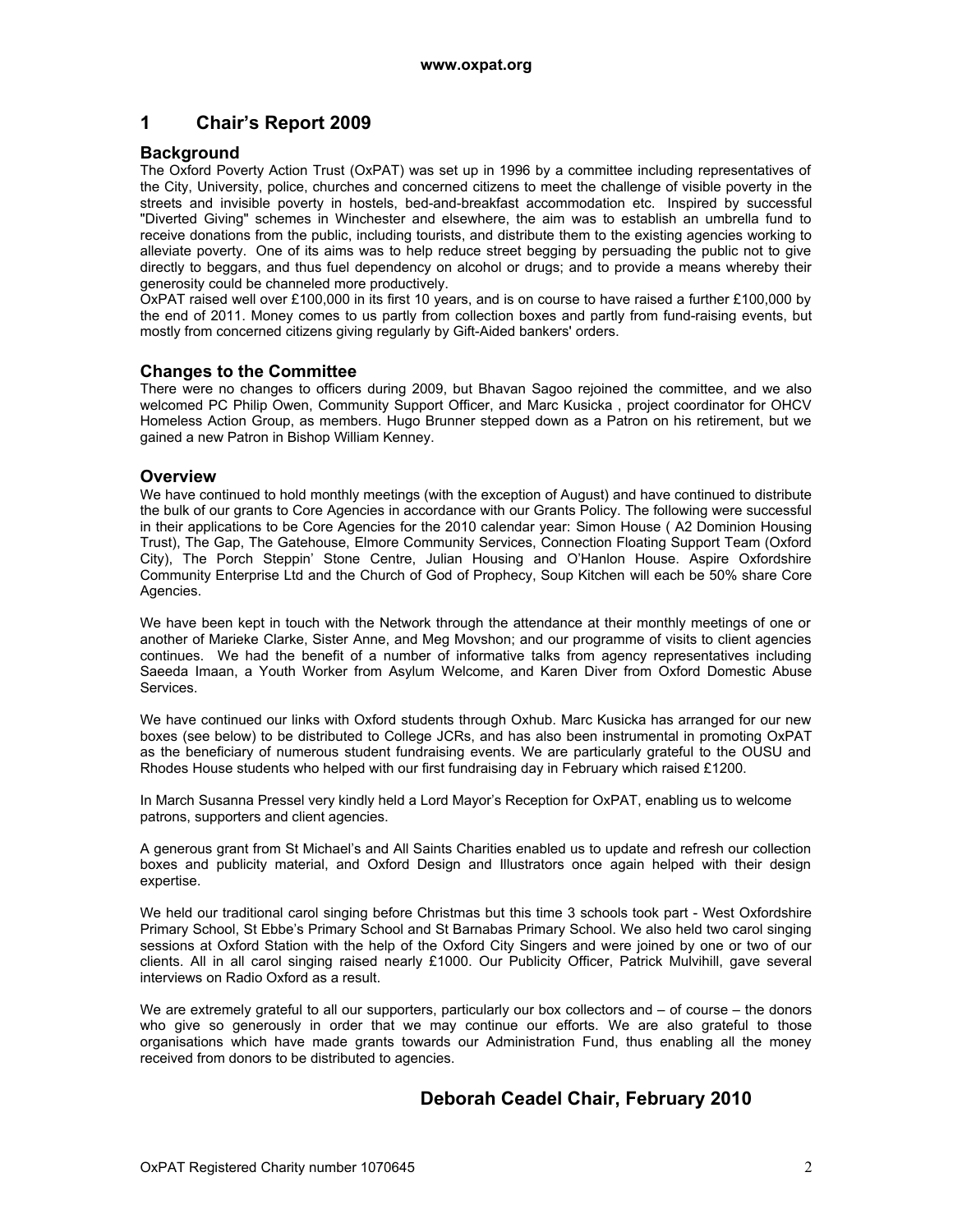# **2 Legal Details**

#### **Trust**

The object of the Trust is "for the relief of the effects of poverty, sickness, disablement and old-age" in accordance with a Trust Deed made on 28<sup>th</sup> June 1998.

The Trust has been granted registration as a charity by the Charity Commissioners. The Charity Number is 1070645.

The Inland Revenue has accepted the Trust as a charity within the definition of section 506 (1) Income and Corporation Taxes Act 1998, as a result of which the Trust's income and gains are not taxable to the extent that they are applicable and applied to charitable purposes.

The registered address is 25 Woodstock Road, Oxford OX2 6HA.

During the calendar and accounting year 2009 the following acted as Trustees of the Oxford Poverty Action Trust (known as OxPAT) for some or all of the time: Jerome Bertram Stephen Brown Deborah Ceadel Marieke Clarke Andrew Lack Meg Movshon Patrick Mulvihill Susanna Pressel Jonathan Clark

The Patrons of the Trust are: Rt Revd. John Pritchard, Bishop of Oxford Rt Revd. William Kenney CP

Gross income during the year 2009 was £24,174.42 Expenditure during the year 2009 was £23,145.73

The Charity's Bankers are: The Co-operative Bank, King's Valley, Yew Street, Stockport, Cheshire, SK4 2JU

Officers during the year 2009 were: Chair: Deborah Ceadel Secretary: Meg Movshon Treasurer: Jonathan Clark

The Independent Examination of the Accounts was carried out by: Celia Fry Fundraising expenses during the year 2009 were: none. The charity owns no functional property and there are no connected companies.

# **3 Financial Report**

At the end of last year, I was reading the applications from local charities to be OxPAT core agencies in 2010. I was very struck by the excellent work that these organisations do, to alleviate some of the very real hardship that exists in our community. As I read the applications (many of which came from charities which we already supported in 2009) I felt very proud that OxPAT is able to support such worthy recipients of the money.

I was reminded too that it is the great generosity of our many supporters who donate their money to OxPAT, which enables OxPAT to provide this support. Despite the financial climate, donations to OxPAT increased quite significantly compared to previous years. If I exclude the reclaim of Inland Revenue Gift Aid (which was exceptionally high in 2008), and the donation made to OxPAT in 2009 for new collecting boxes and publicity materials, then total donations jumped from approximately £15,000 in 2008 to approximately £21,500 in 2009. Within those totals there are many exceptionally generous donations. On behalf of the OxPAT committee and our beneficiaries, I would like to thank all our contributors and supporters.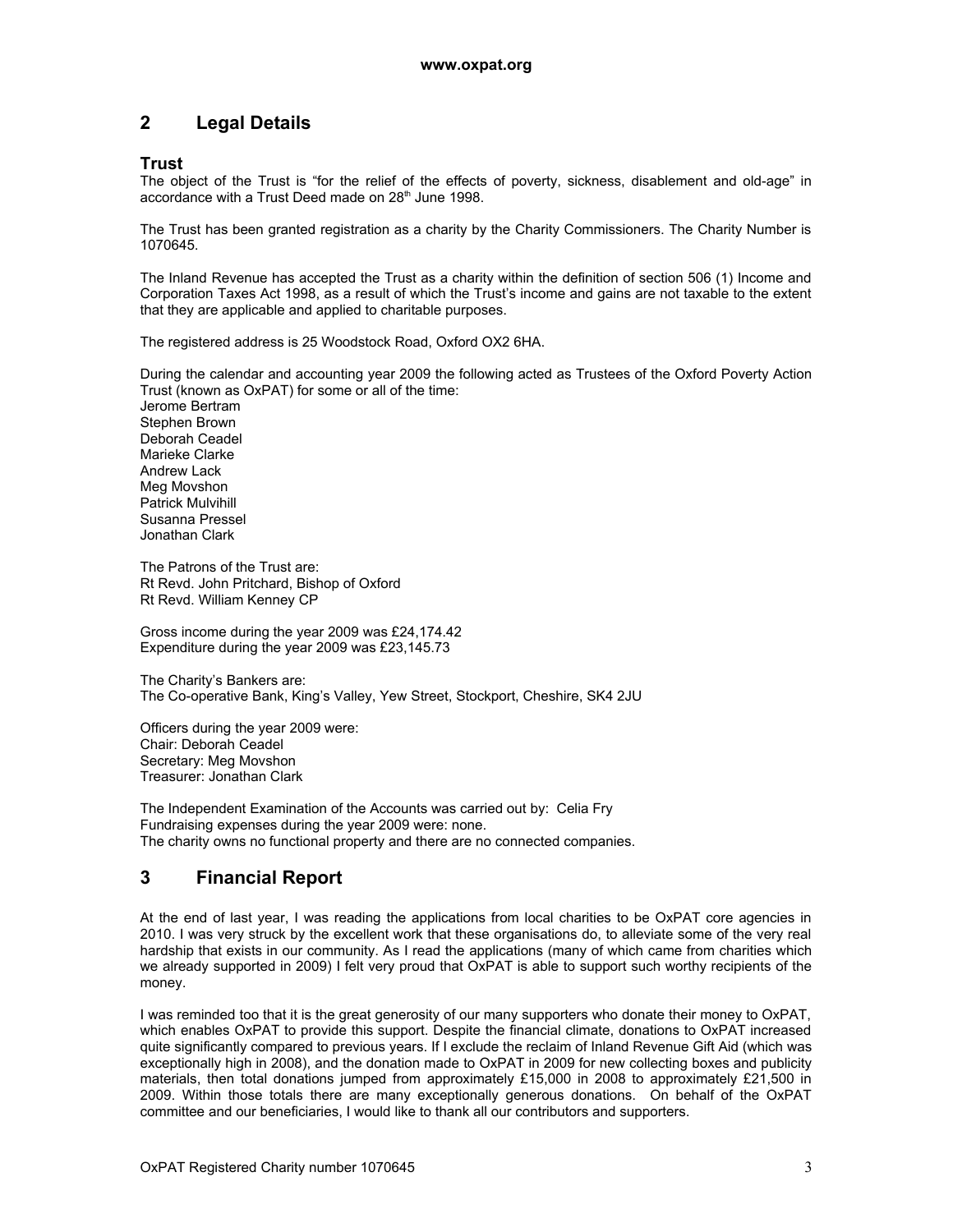In 2009 donations to OxPAT to support the homeless totalled £22,890.42, a rise of 12% compared with 2008. In addition OxPAT received a grant from St Michaels and All Saints Charities of £1,284.00 to pay for new collecting boxes and publicity materials. We are very grateful for this grant, which has enabled us to put new collecting boxes in a large number of the Oxford University colleges.

During the year, OxPAT distributed £22,380, 96% of which went to our nine core agency partners, who are listed in the table below. Grants to individuals made up the remaining 4%. There were administration costs of £76.10 during 2009, which we funded from donations made by organisations in the past specifically to help us with our minor administration costs. Therefore as usual 100% of the money donated by the general public went to supporting individuals in need. It is perhaps worth mentioning that we also ask our core agencies to ensure that the money they receive from us goes entirely to individuals in need, and not to general expenditure. Typically they achieve this by putting the money in their welfare funds, and using it to make small purchases for individual recipients.

We continue to aim to distribute the funds quickly, maintaining as small a balance at the bank as possible, without going overdrawn.

Once again Celia Fry has very kindly scrutinised the accounts, and I wish to thank her very much for her help.

| <b>OxPAT Accounts 2009</b>           |            |
|--------------------------------------|------------|
| <b>EXPENDITURE</b>                   |            |
| <b>EXP-Admin Sub-Account</b>         |            |
| Maintenance                          | £415.63    |
| Publicity                            | £274.00    |
| Travel                               | £19.60     |
| Website                              | £56.50     |
| Total                                | £765.73    |
| <b>EXP-Grants - Charities</b>        |            |
| Aspire Oxfordshire                   | £2,540.00  |
| Cherwell Housing Trust (Simon House) | £2,540.00  |
| Church of God - Soup Kitchen         | £1,270.00  |
| <b>Connection Oxford</b>             | £2,540.00  |
| Oxford Night Shelter                 | £2,540.00  |
| Steppin' Stone                       | £2,540.00  |
| The Elmore Team                      | £2,540.00  |
| The Gap                              | £2,540.00  |
| The Gatehouse                        | £2,540.00  |
| Total                                | £21,590.00 |
| <b>EXP-Grants - Individuals</b>      |            |
| Asylum Welcome                       | £575.00    |
| <b>Cherwell Housing Trust</b>        | £200.00    |
| Stoneham Housing Association         | £15.00     |
| Total                                | £790.00    |
| <b>TOTAL EXPENDITURE</b>             | £23,145.73 |

# **Jonathan Clark, OxPAT Treasurer, January 2010**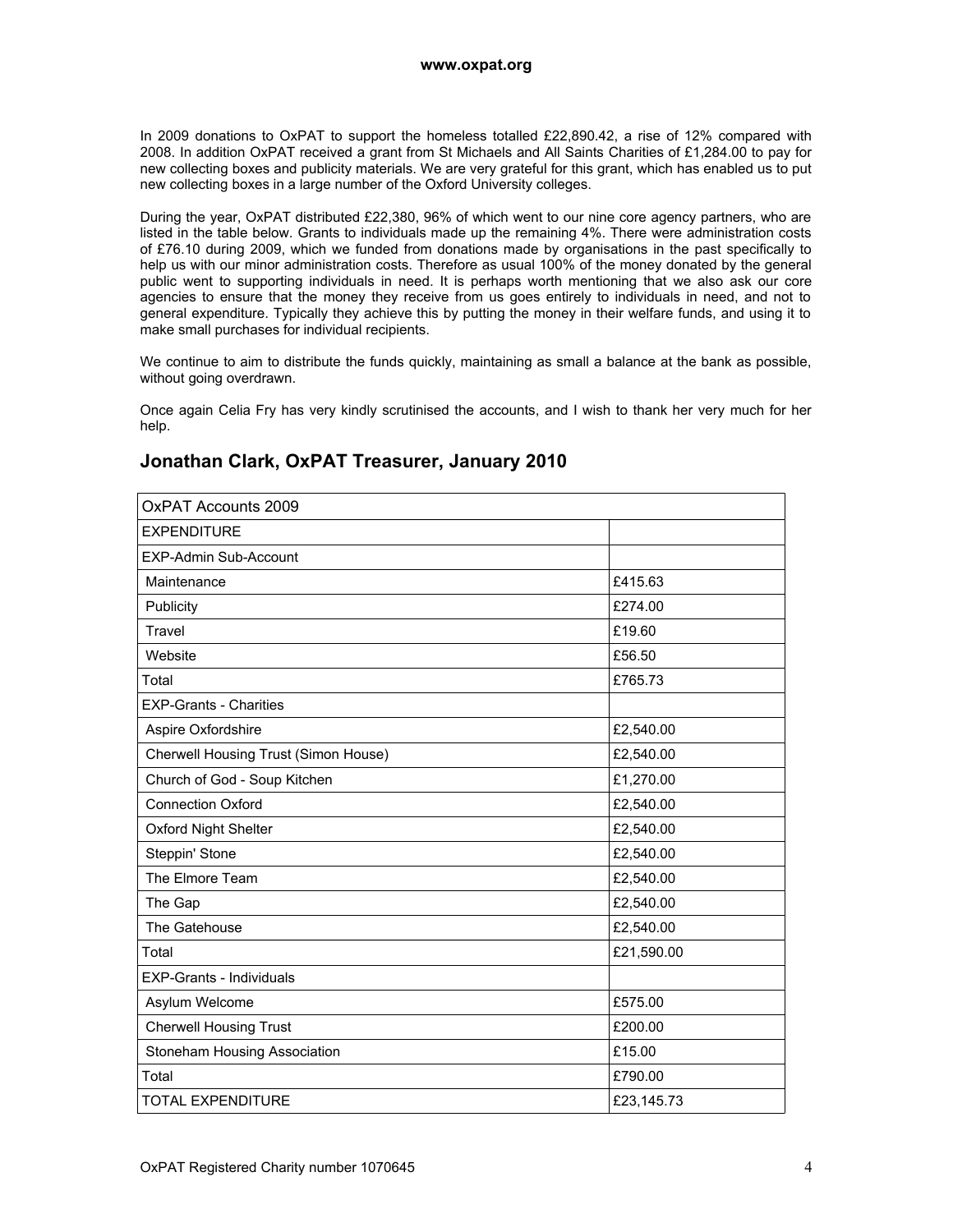| <b>OxPAT Accounts 2009</b>            |           |
|---------------------------------------|-----------|
| <b>INCOME</b>                         |           |
| <b>INC - Boxes</b>                    |           |
| <b>Blackwells</b>                     | £106.28   |
| <b>Bunters</b>                        | £16.94    |
| Celebrations                          | £12.00    |
| Christchurch Porter's Lodge           | £10.26    |
| Linacre College                       | £10.00    |
| M&S, Summertown                       | £676.04   |
| Oxford Union Bar                      | £28.93    |
| Phoenix Cinema                        | £12.80    |
| Railway Station                       | £473.15   |
| St Michael's Shop                     | £47.28    |
| <b>Tourist Information Centre</b>     | £15.90    |
| <b>Town Hall</b>                      | £34.07    |
| Undesignated                          | £347.82   |
| Total                                 | £1,791.47 |
| INC - Fund Raising                    |           |
| Carol Singing                         | £985.18   |
| <b>Street Collection</b>              | £1,100.39 |
| Talk fees                             | £35.00    |
| Total                                 | £2,125.57 |
| INC - Organisations                   |           |
| CAF                                   | £100.00   |
| Costain                               | £200.00   |
| <b>Exeter College</b>                 | £200.00   |
| Jesus College                         | £128.00   |
| Oxford University Student Union       | £1,750.00 |
| St Anne's JCR                         | £662.00   |
| St Hilda's JCR                        | £280.00   |
| Total                                 | £3,320.00 |
| INC - Places of Worship               |           |
| Community of St John Baptist          | £300.00   |
| Rose Hill Methodist                   | £39.00    |
| St Aloysius - The Oratory             | £4,240.06 |
| St Michael at the Northgate           | £590.98   |
| St Michaels And All Saints Charities  | £1,284.00 |
| Wolvercote Baptist Women's Fellowship | £10.00    |
| Total                                 | £6,459.04 |
|                                       |           |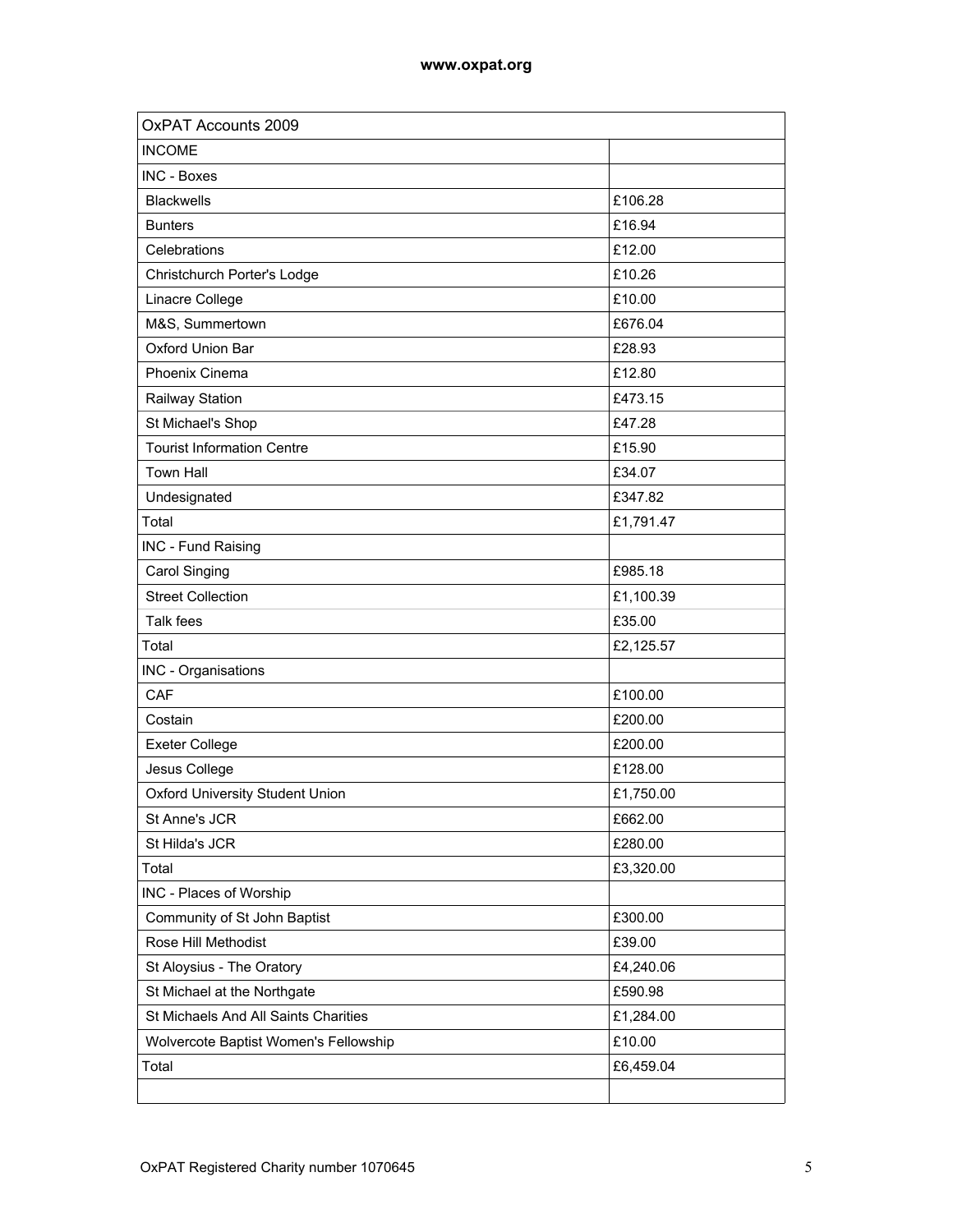| <b>OxPAT Accounts 2009</b>                   |            |
|----------------------------------------------|------------|
| INC - Private Donation (Gift Aid)            |            |
| Annual                                       | £1,020.00  |
| Monthly                                      | £2,191.00  |
| Occasional                                   | £1,765.00  |
| Quarterly                                    | £450.00    |
| Total                                        | £5,426.00  |
| INC - Private Donation (Non-Gift Aid)        |            |
| Anonymous                                    | £2,060.00  |
| CAF                                          | £782.55    |
| <b>Charities Trust</b>                       | £512.67    |
| Individual                                   | £50.00     |
| The Westward Trust                           | £200.00    |
| Total                                        | £3,605.22  |
| <b>INC- Bank Interest</b>                    | £1.66      |
| INC- Inland Revenue (Gift Aid) Refund        | £1,397.62  |
| Internet                                     |            |
| Everyclick searched                          | £0.01      |
| Total                                        | £0.01      |
| Unknown                                      | £47.83     |
| <b>TOTAL INCOME</b>                          | £24,174.42 |
|                                              |            |
| RECONCILIATION WITH BANK                     |            |
| <b>Opening Balance</b>                       | £579.32    |
| Income                                       | £24,174.42 |
| Expenditure                                  | £23,145.73 |
| <b>Closing Balance</b>                       | £1,608.01  |
|                                              |            |
| ADMINISTRATION SUB-ACCOUNT (included within) |            |
| Opening Balance                              | £393.73    |
| Income                                       | £150.00    |
| Expenditure                                  | £76.10     |
| <b>Closing Balance</b>                       | £467.63    |
|                                              |            |
| ST MICHAELS GRANT ACOUNT (included within)   |            |
| Opening Balance                              | £0.00      |
| Income                                       | £1,284.00  |
| Expenditure                                  | £689.63    |
| <b>Closing Balance</b>                       | £594.37    |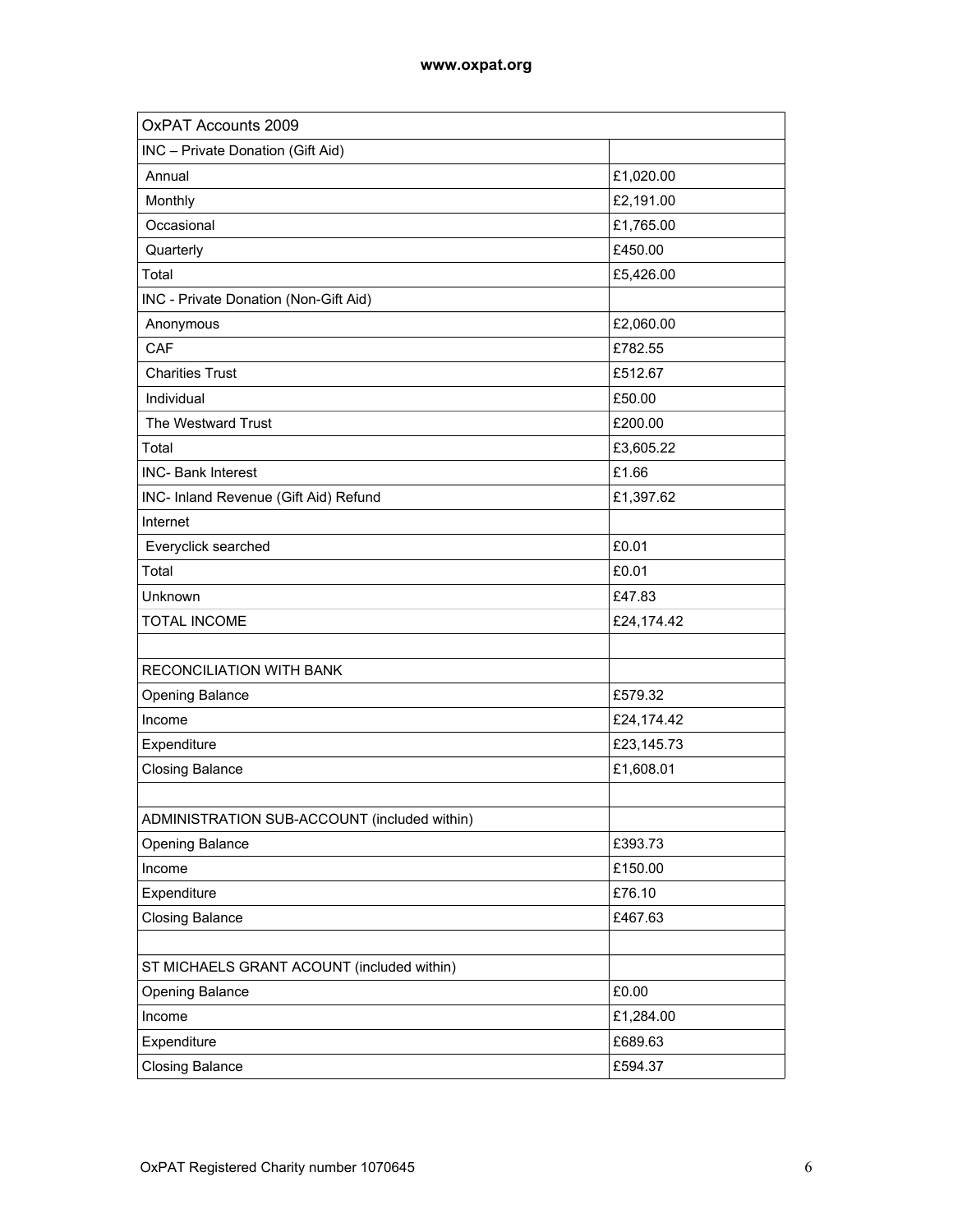# **4 Grants Policy**

#### **Core Principles**

- 1. OxPAT funds are to be used to provide direct help to homeless or vulnerably housed adults e.g. food, clothing, shelter, rehabilitation.
- 2. OxPAT funds are not to be used to fund administration nor on-going costs, nor to discharge statutory duties.
- 3. OxPAT funds will only be distributed to or through recognised charitable agencies; and must be spent by or under the supervision of such an agency.

## **Distribution**

The monies received by OxPAT are distributed through agency welfare funds to be spent on welfare services, rehabilitation, accommodation and training and education to help people to get off the streets and move forward.

## **Core Agencies**

OxPAT will aim to distribute most of its funds to a core group of agencies via regular monthly standing orders to their welfare funds. It is each agency's responsibility to ensure this money is spent in accordance with OxPAT's core principles and to report back at the end of the calendar year as to how it has been spent.

## **Specific applications**

Some of OxPAT's funds will be used to fund specific applications which are not from the core agencies. Examples of successful applications include requests for clothing, bedding, work tools, and transport costs to enable a person in need to travel to a job.

To apply for a grant for a homeless, or vulnerable, person, please download the OxPAT Grant Application Form from the OxPAT website ( www.oxpat.org/), and follow the instructions on it.

## **5 Partners**

#### **Core agencies during 2009 were**

A2 Dominion Housing Trust (Simon House) Connections Floating Support Team ( Oxford City ) Oxford Night Shelter The Elmore Team The Gap The Gatehouse Steppin' Stone Aspire Oxfordshire Church of God - Soup Kitchen

## **Other Partners**

Asylum Welcome

## **6 Box Officer's Report**

## **Box Locations**